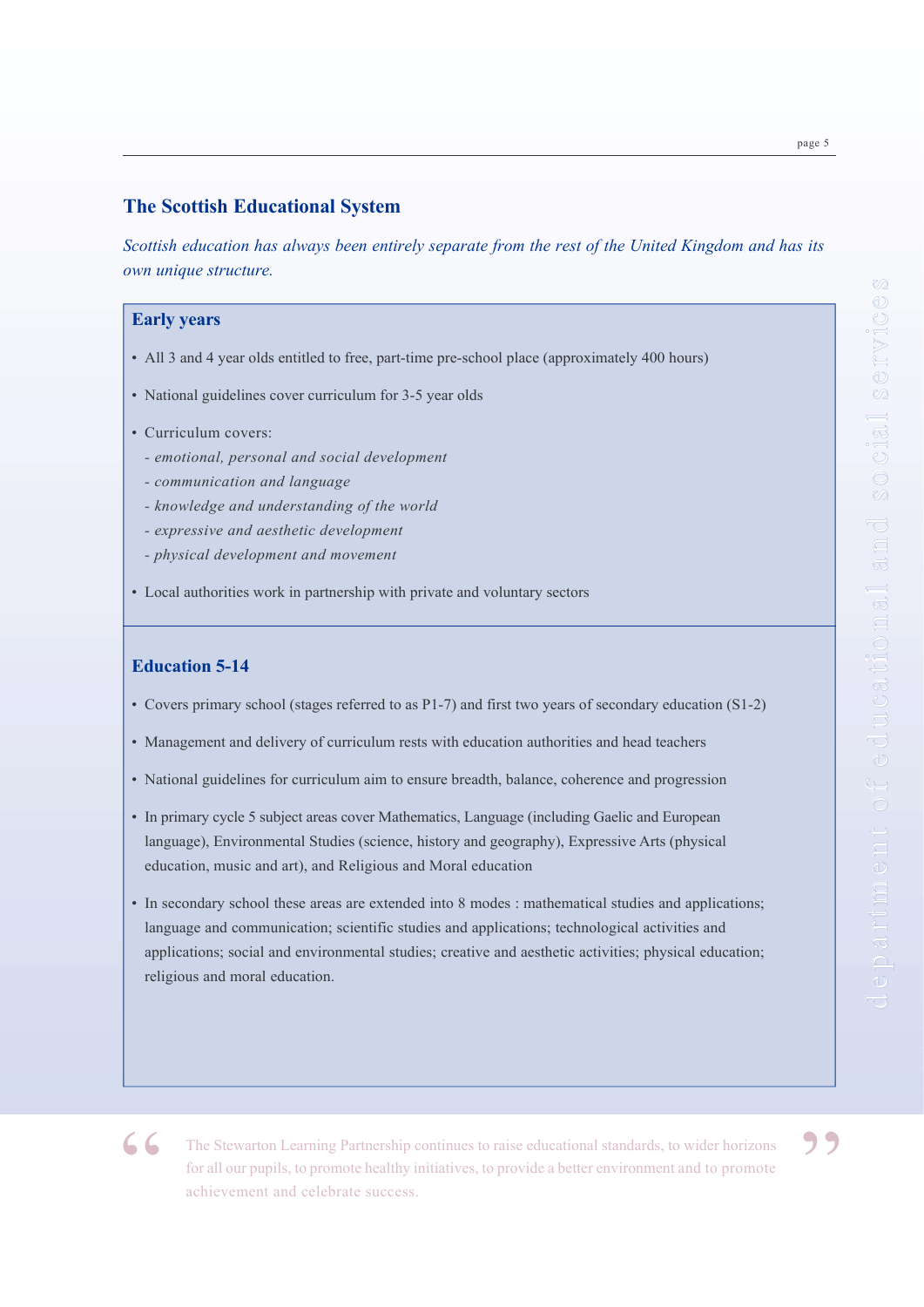# **Age 14-16: Standard Grade Courses**

- Courses correspond generally to S1-S2 subject areas
- Final assessments set and marked by Scottish Qualifications Authority (see below)
- Most pupils follow core curriculum comprising English, Mathematics, a science subject, a social science subject, a modern language and provision for technological and creative and aesthetic subjects
- Pupils also choose other subjects from range of options varying from school to school
- Courses last for 2 years and are offered at 3 levels: Credit, General and Foundation
- All courses comprise different elements which are individually assessed (externally or internally). All elements must be passed to gain award
- Teachers estimate grades for each pupil and these are taken into account by SQA in final external assessment

#### **Education post-16**

- Pupils can continue study in school for further 1 or 2 years, or move to Further Education college
- Academic and non-academic subjects covered by single programme of national qualifications set and marked by Scottish Qualifications Authority
- Courses offered at 5 levels : Access 1-3; Intermediate 1-2; Higher, and Advanced Higher. Entry level usually determined by performance in S4.
- Courses are unit-based, and normally comprise 3 units, each a qualification in its own right.
- External assessment at end of course (i.e. after completing 3 units)
- Group Awards allow pupils to study several career-related subjects or follow personal choices
- Group Awards cover 5 key core skills: Numeracy, Communication, Problem-solving; Working with others, and Information Technology

At Shortlees Primary School, there is a strong commitment by staff to the pupils' welfare and education, in schoolwork and extra-curricular activities.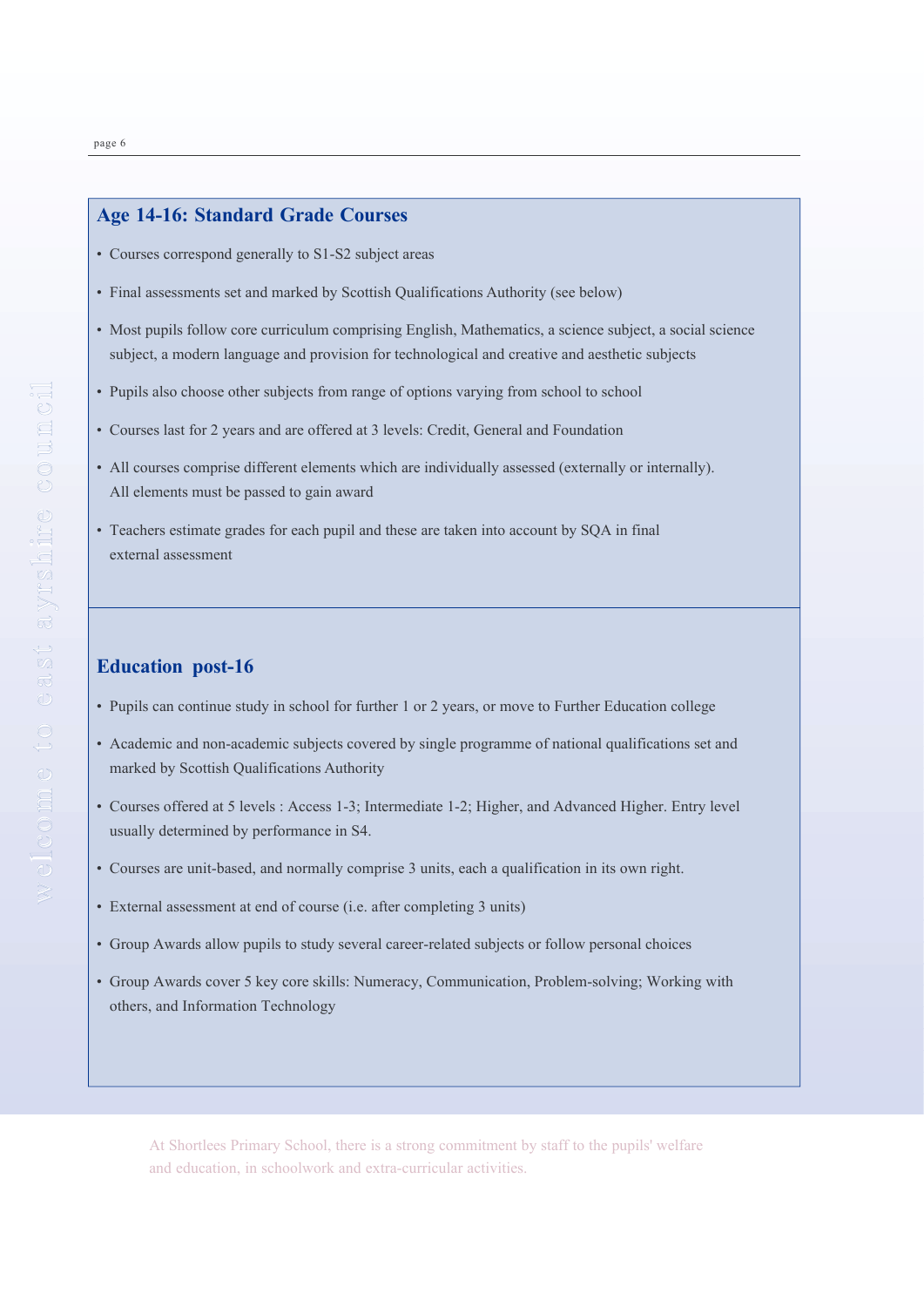### **Further Education (FE)**

- 46 FE colleges in Scotland with courses to develop skills and knowledge for work, continued study, or for general interest
- Open to people older than 16
- Flexible study arrangements: full-time, day release, evening classes, block release, open-learning
- Courses cover everything from traditional academic subjects to specifically vocational
- Special programmes available for those lacking conventional educational qualifications, with extended learning support arrangements
- Range of levels (in order of weighting): National Qualifications; Scottish Vocational Qualifications (SVQs); Higher National Certificate; Higher National Diploma; degrees
- SVQs mostly workplace-orientated, with college supplying theoretical strand

# **Higher Education**

- For people aged 17 or over with academic qualifications at Higher or Advanced H level, but exact requirements may vary between institutions
- 21 institutions throughout Scotland, with 13 having university status. All offer wide range of degree level courses
- Specialist centres for Art and Design, Music and Drama, Agriculture, Healthcare, Tourism
- Degree course lasts 3 years (full-time). Honours degree lasts 4 years. Courses in architecture, medicine, dentistry and veterinary medicine last 5 or 6 years
- Some institutions offer courses on a part-time basis as well as by distance- or open learning